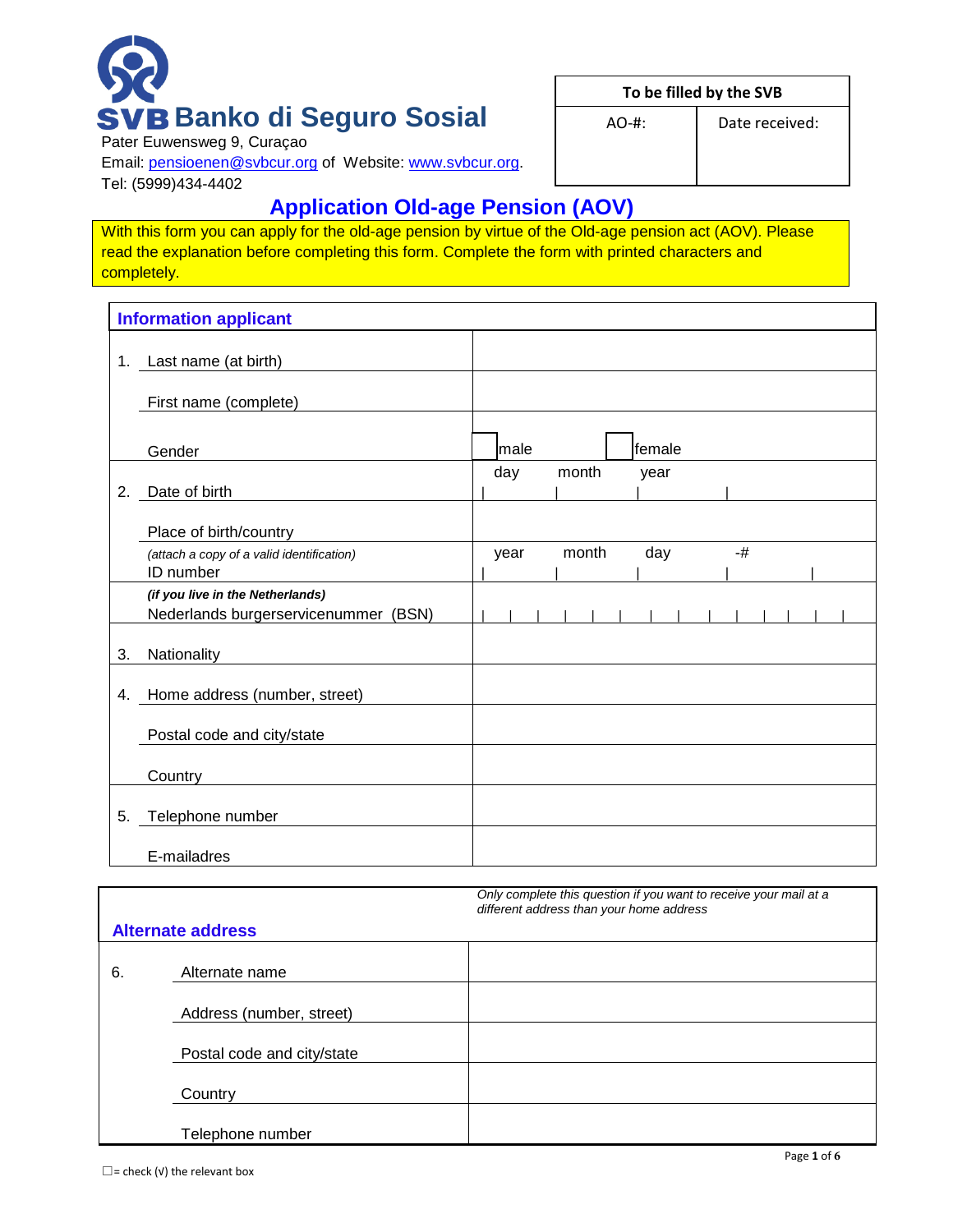#### **Insured periods**

#### **7a. Resident**

Indicate below the countries where you have resided between your 15<sup>th</sup> and 65<sup>th</sup> birthdate. If you were residing in Aruba on January 1, 1986 op Aruba, you need to provide prove of your residence.

| Periods |                                                    |      | Country |     |       |      |  |
|---------|----------------------------------------------------|------|---------|-----|-------|------|--|
|         | From                                               |      |         |     | To    |      |  |
| day     | month                                              | year |         | day | month | year |  |
|         |                                                    |      |         |     |       |      |  |
|         |                                                    |      |         |     |       |      |  |
|         |                                                    |      |         |     |       |      |  |
|         |                                                    |      |         |     |       |      |  |
|         |                                                    |      |         |     |       |      |  |
|         |                                                    |      |         |     |       |      |  |
|         |                                                    |      |         |     |       |      |  |
|         |                                                    |      |         |     |       |      |  |
|         |                                                    |      |         |     |       |      |  |
|         | If you need more space to write, go to question 11 |      |         |     |       |      |  |

**Insured periods** *See also explanation*

#### **7b. Non- resident**

Complete this question only if you have worked as a non-resident in Curaçao and have therefore been assessed for income tax as resident.

Indicate below in which periods you have been assessed. Attach copies.

|      | Periods                                            |      |       |  | Comment |
|------|----------------------------------------------------|------|-------|--|---------|
|      | from                                               |      | to    |  |         |
| vear | month                                              | vear | month |  |         |
|      |                                                    |      |       |  |         |
|      |                                                    |      |       |  |         |
|      |                                                    |      |       |  |         |
|      | If you need more spaces to write an to question 11 |      |       |  |         |

*If you need more spacec to write, go to question 11*

## **Insured periods** *See also explanation* **7c. Curaçao public servants living abroad** Complete this question only if you are a public servant living abroad: ● working overseas for the government of Curaçao, or ● for a study assignment. Indicate below in which periods. Attach a copy of the national decree. Reason | Country from  $\begin{array}{|c|c|c|c|c|} \hline \end{array}$  to  $\begin{array}{|c|c|c|c|c|c|c|c|} \hline \end{array}$  (assignment or day month year day month year *employment*) *If you need more space to write, go to question 11*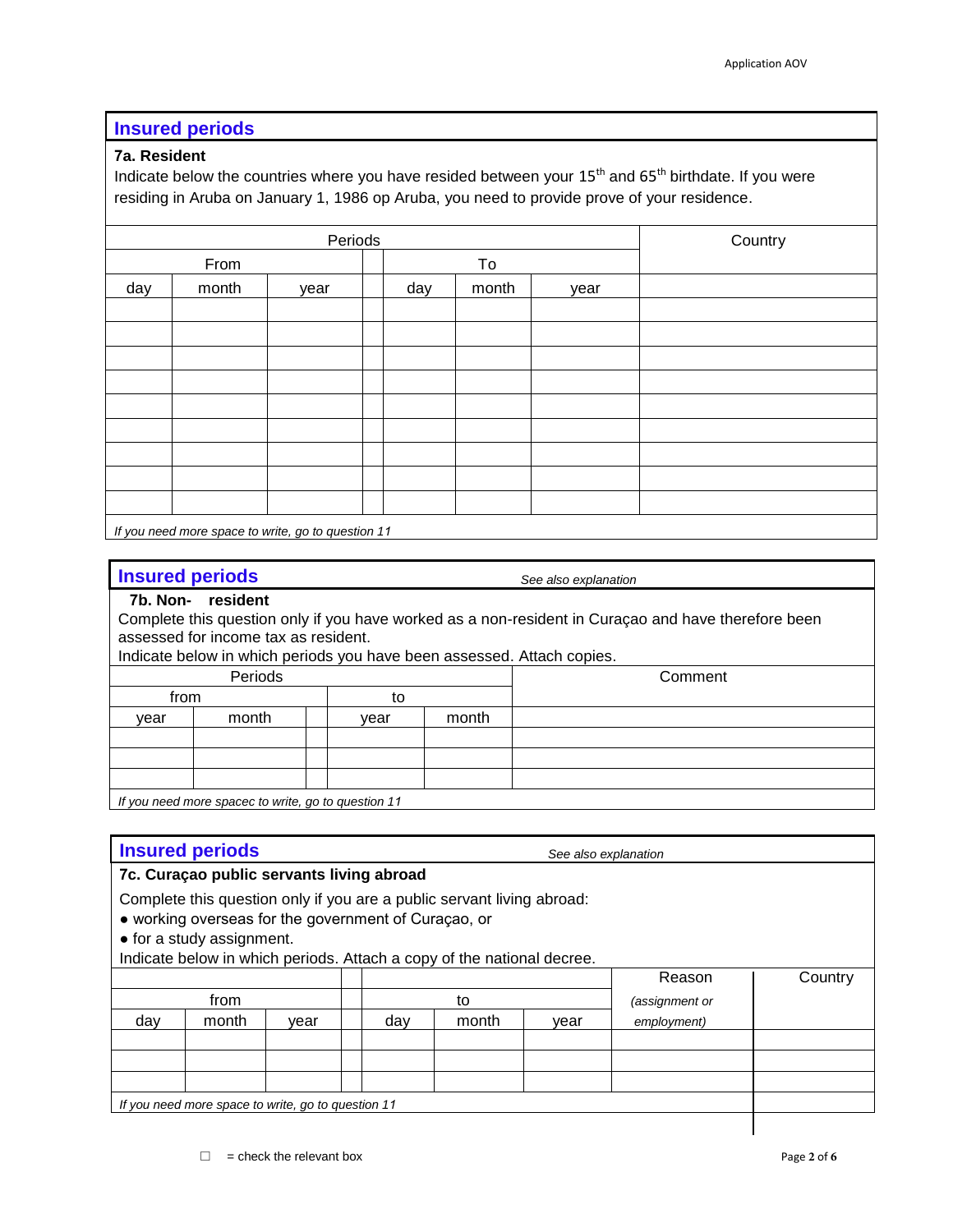| <b>Other</b>                                                |                      |
|-------------------------------------------------------------|----------------------|
| 8. Have you been admitted in a nursing<br>home/institution? | No.<br>Go to 9.      |
|                                                             | Yes.                 |
|                                                             | Month<br>Year<br>Day |
| Since when?                                                 |                      |
|                                                             |                      |
| Name and location institution                               |                      |
|                                                             |                      |
| Who is responsible for the nursing expenses?                |                      |

| <b>Petition</b> |                                                                  |     |       |      |  |
|-----------------|------------------------------------------------------------------|-----|-------|------|--|
|                 | Have you previously submitted an application for AOV to the SVB? |     |       |      |  |
|                 |                                                                  | Dav | Month | Year |  |
| 'No.            | Yes. Date submitted:   _________                                 |     |       |      |  |

| 10. Late submission                                                                                                             | Complete this question only if on March 1, 2013 you were age<br>60 or over (born before March 1, 1953) and you answered<br>question 9 with 'No'. |
|---------------------------------------------------------------------------------------------------------------------------------|--------------------------------------------------------------------------------------------------------------------------------------------------|
| You have already reached the eligible age for old-<br>age pension according to the old regulation from<br>before March 1, 2013. | I did not know that the AOV-age was 60.                                                                                                          |
| What is the reason for the late submission of your<br>application for AOV?                                                      | Due to medical reasons I was not able to submit<br>the application before reaching my 60 <sup>th</sup> birthday                                  |
| Please cross the answer that applies to your<br>situation.                                                                      | Due to a physical or mental problem I was not<br>able to submit the AOV application on time.                                                     |
|                                                                                                                                 | I was incorrectly or incompletely informed by the<br>SVB.                                                                                        |
|                                                                                                                                 | Other namely:                                                                                                                                    |
|                                                                                                                                 |                                                                                                                                                  |
|                                                                                                                                 |                                                                                                                                                  |
|                                                                                                                                 |                                                                                                                                                  |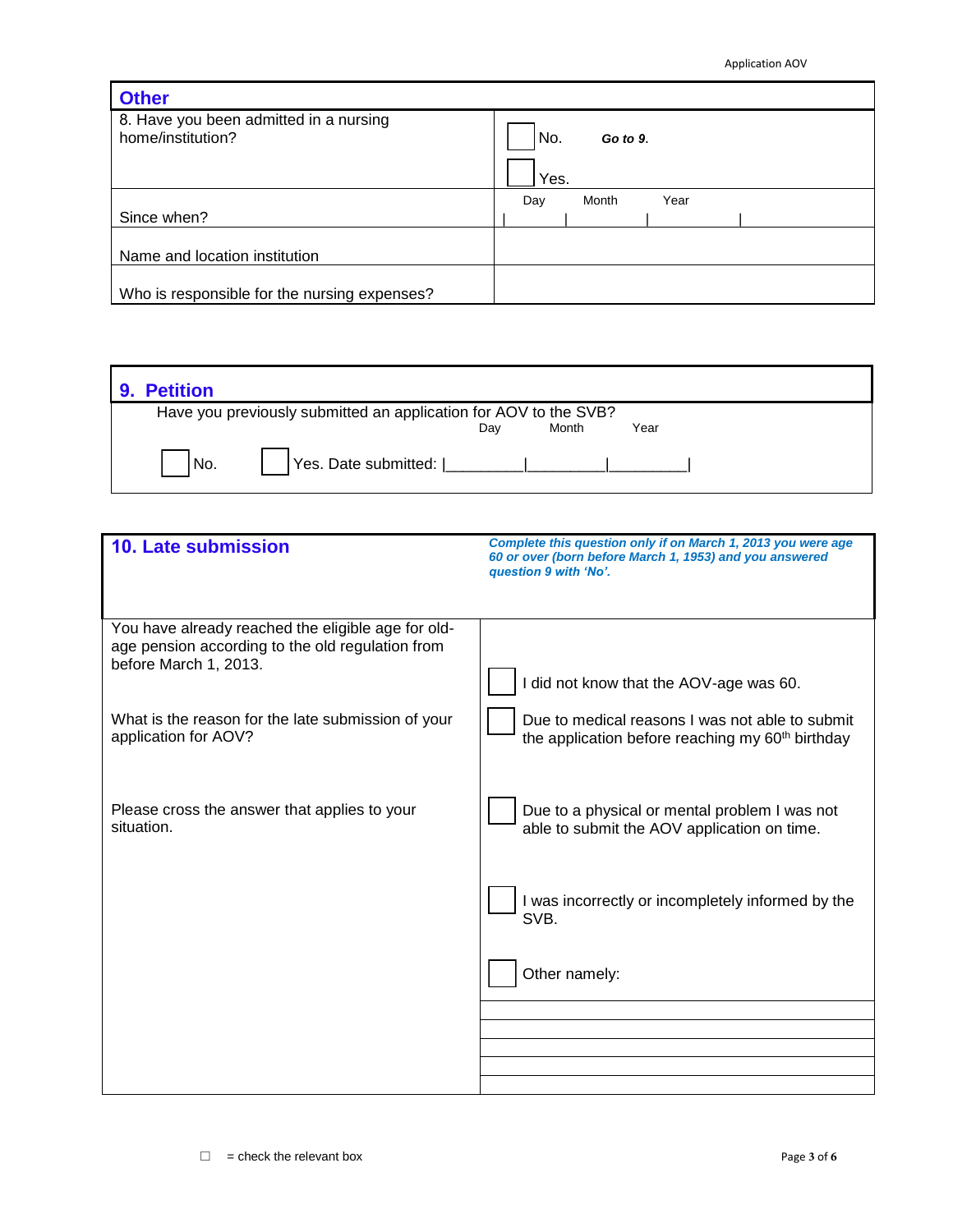## **11. Space for comments and additional information**

|         | <b>Payment</b>                    | Attach a copy of a document with complete banking information                                     |  |  |  |  |  |  |
|---------|-----------------------------------|---------------------------------------------------------------------------------------------------|--|--|--|--|--|--|
|         |                                   | (bank statement)                                                                                  |  |  |  |  |  |  |
|         | I wish to receive my AOV pension: |                                                                                                   |  |  |  |  |  |  |
| - Bank: |                                   |                                                                                                   |  |  |  |  |  |  |
|         | - 12. Account number              |                                                                                                   |  |  |  |  |  |  |
|         | Name on the account               |                                                                                                   |  |  |  |  |  |  |
|         | Name of the bank                  |                                                                                                   |  |  |  |  |  |  |
|         |                                   | Only enter this information if you wish to receive your AOV pension<br>on a foreign bank account. |  |  |  |  |  |  |
| 13.     | <b>IBAN</b> number                |                                                                                                   |  |  |  |  |  |  |
|         | BIC (also known as SWIFT-code)    |                                                                                                   |  |  |  |  |  |  |
|         |                                   |                                                                                                   |  |  |  |  |  |  |

 $\overline{a}$ 

|     | Bank address               |                                                                                                                          |
|-----|----------------------------|--------------------------------------------------------------------------------------------------------------------------|
|     | Postal code and state/city |                                                                                                                          |
|     | Country                    |                                                                                                                          |
|     |                            | If the BIC and IBAN code is not on your bank statement, you can<br>request proof from your bank. Send it with this form. |
| 14. | - other namely:            | APC Stam-nr.:<br>(add a copy of your payslip)                                                                            |
|     |                            | (only fill in if you are already receiving your APC-pension)                                                             |
|     |                            | N.V. Pensioen ESC. Member-registration no.:                                                                              |
|     |                            | ACU registration no.:                                                                                                    |
|     |                            | to an authorized representative:                                                                                         |
|     |                            | Name:                                                                                                                    |
|     |                            | Address:                                                                                                                 |
|     |                            | Year<br>Month<br>Day<br>$-#$<br>$ID-#$ :                                                                                 |
|     |                            | Telephone number:                                                                                                        |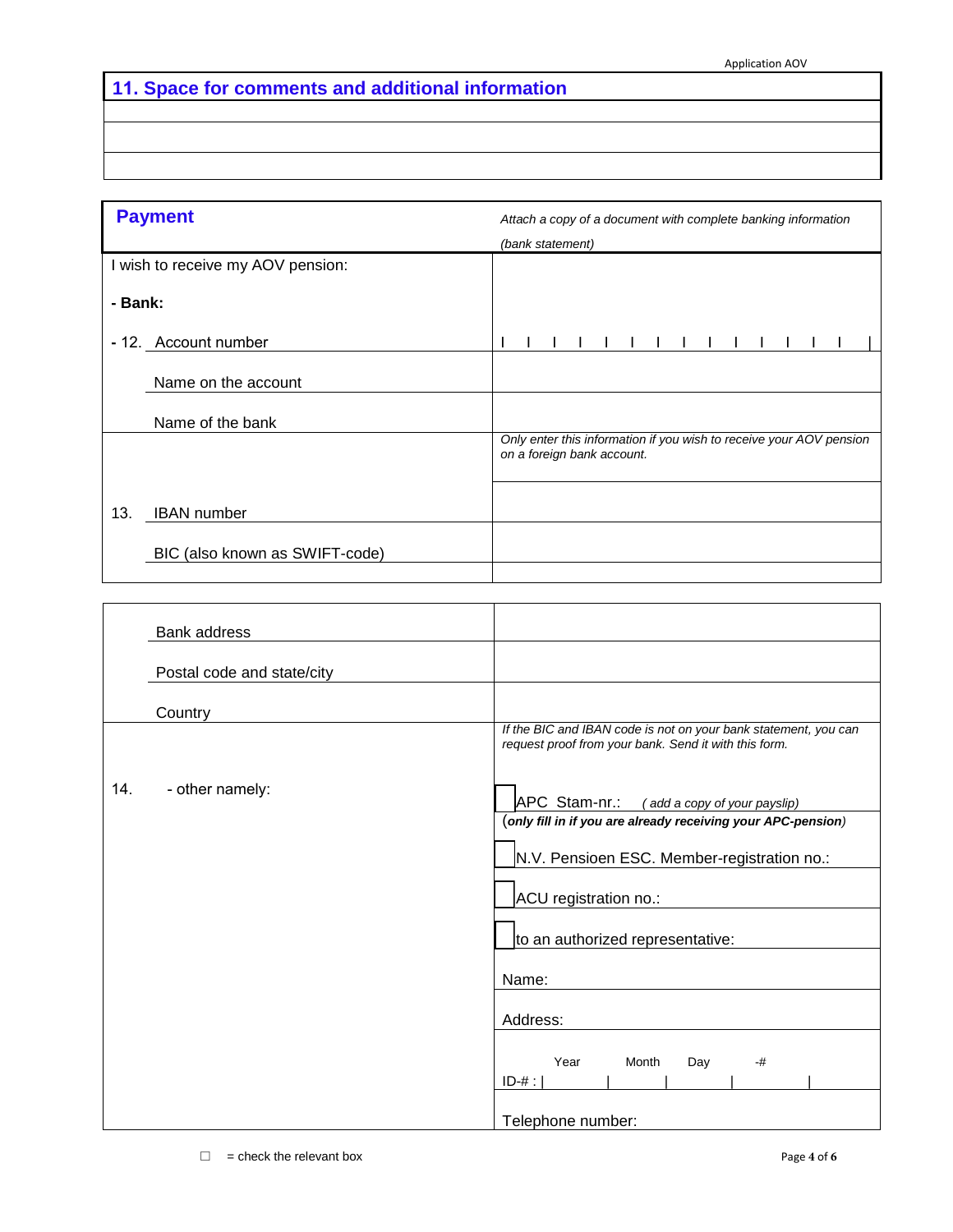#### **15. Signature**

I declare that:

.

- the information on this application is true and complete.

- I am aware of my obligation to report changes in my personal situation, that are relevant for the continuation and the amount of my AOV pension.

- I am aware that incorrect and incomplete information can lead to recovery of the wrongly paid AOV pension.

- I am aware that, because I was age 57 or 58 on March 1, 2013 and decided to collect my pension before my

65<sup>th</sup> birthdate, I can enforce this right once and therefore can no longer revoke this right.

-I am aware that, because I was age 59 on March 1, 2013 and decided to collect my pension at my 60<sup>th</sup> or 65<sup>th</sup> birthdate, I can enforce this right once and therefore can no longer revoke this decision after I have signed and submitted the application.

-I authorize the SVB to verify my information with all necessary local and overseas institutions.

|                        | Day | Month | Year |  |
|------------------------|-----|-------|------|--|
| Date                   |     |       |      |  |
|                        |     |       |      |  |
| Country                |     |       |      |  |
|                        |     |       |      |  |
|                        |     |       |      |  |
|                        |     |       |      |  |
| Signature of applicant |     |       |      |  |

### **ATTENTION**

*Complete this application and send it at least 6 months before you reach the eligible pension age to the Social Insurance Bank SVB. We will only process the application if it is complete, signed and includes the requested documents.* 

*Furthermore, we want to emphasize that incorrect and incomplete forms can lead to delays in processing.*

*If you need help with the application, you can call the SVB (434-4402) or send an email (pensioenen@svbcur.org). For more information you can also visit our website: www.svbcur.org.*

| FOR THE REGISTRY OFFICE                                          |  |
|------------------------------------------------------------------|--|
| Are questions 1 to 4 and 7a correctly answered?                  |  |
| if not, you are requested to correct and complete the<br>answers |  |
| Date verification                                                |  |
| Signature and stamp Registry Office                              |  |